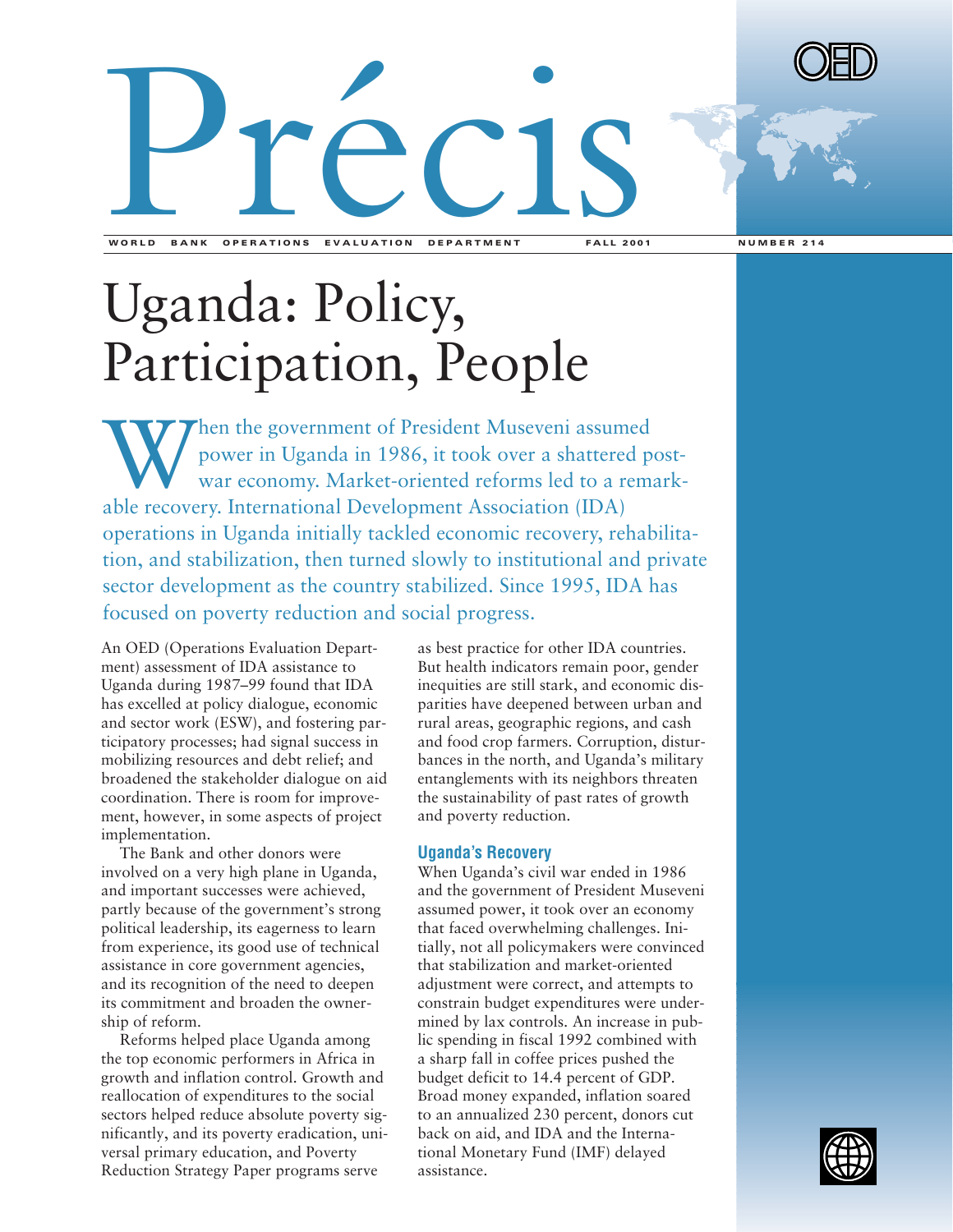# **Box 1: Stakeholder Voices: Reducing Poverty**

The benefits of growth have been unevenly distributed. *"We seem to be going in the right direction, but rich people have been the main beneficiaries of all these policies that have led to economic growth. The only people who are able to take advantage of market-driven policies are those who are educated. And the coffee farmers."*

The Bank needs to listen better, respect local ideas and expertise, and engage in even wider consultations with stakeholders (including NGOs), particularly at the sector, project, and district levels.

The president changed his economic team and reaffirmed his commitment to stabilization. Fiscal 1992 marks a great divide in the government's ownership of reform. After the 1992 crisis the monopoly marketing arrangements for agricultural commodities—especially coffee, tea, and cotton—were gradually dismantled and foreign exchange allocations became more market-oriented. Uganda's trade regime became one of the most liberal in Africa. Fiscal policy was strengthened with the adoption of cash budgeting, revenue measures, improved tax administration, and strong donor support. GDP grew, inflation declined, and the rate of private investment almost doubled over the decade. Although growth led to a significant decline in absolute poverty, the share of the rural poor increased, to slightly over 95 percent of the poor in Uganda.

### **Participatory Poverty Reduction**

Absolute poverty fell 21 percent between fiscal 1992 and 1998, but 44 percent of the population remained poor. Poverty, which is overwhelmingly rural, is concentrated among food crop farmers and women, and in Uganda's northern and eastern regions. Realizing that broad-based growth was not doing enough to reduce poverty, in 1995 Uganda adopted a Poverty Eradication Action Plan (PEAP) to maintain growth-promoting macroeconomic policies; encourage sufficient broad-based growth to benefit the poor (especially in agriculture); provide social infrastructure; create the capacity for a quick response to shocks; build a just, secure, and tolerant social order; and promote balanced regional development. Uganda also took steps to address gender bias.

IDA built on the openness to participation evinced by Uganda and on the experience of the participatory approaches to the PEAP. IDA's country assistance strategy for 1995 was developed through extensive consultations with stakeholders. This participatory process—conducted jointly with the government, with technical support from the United Kingdom—broke new ground and was widely appreciated in Uganda. Participation has become almost routine in preparing lending operations, and has become an ongoing means of eliciting information on poverty trends in Uganda. It also plays a major part in OED's evaluation of IDA's country assistance. (Part 2 of OED's evaluation is titled *Voices of Stakeholder,* quoted throughout this Précis.)

# **Box 2: Stakeholder Voices: Improving Bank Performance**

The essence of partnership is to respect local ideas. *"Sometimes, with due respect, Bank staff are not the experts on the issue. Sometimes you have local expertise and you say, "If you're talking about laws in Uganda, I can tell you the context, I can say you are wrong in this aspect of it." They say, "No, in Nigeria this was the way it was done." You say, "I know, but trust me, in Uganda this is the way it is going to be done." You lose months before they come back to say that you are right."*

Some Bank procedures are too protracted. *"By the time you access the funds, you have not hit the iron when it is hot. You are not able to address the need at the most critical time."* 

Changes in task managers confuse project direction. *"The new person who comes in needs to say that the other one was not doing a very good job. . . . the new person always has to put his or her imprint on it."*

Independent monitoring and supervision of Bank projects, particularly by the private sector, might improve quality. *"I think the Bank always tries to be fair, but I think it would be good for them to get someone from the private sector to come and look at the project and say, "Is it going according to schedule or not?" I have seen this happen before and it was positive for the organization."*

*The Bank should address decentralization in depth.* It should engage district and grassroots leaders in assessing local needs within the context of Ugandan priorities, foster a constructive relationship between district leaders and NGOs, help district politicians and administrators to lead and manage, and promote stakeholder consensus on how to apply the sectorwide approach to development in the context of decentralized decisionmaking.

# **IDA's Performance**

#### *Deployment of Products and Services*

*Nonlending Services.* In deploying Bank products and services, IDA has excelled at both policy dialogue and ESW, which has been highly participatory, drawing broadly on resources in Uganda and from donors and the Bank. ESW has been successful in sharpening Ugandan awareness of neglected issues and in creating donor interest. IDA's strategy could have been more focused, but its reform objectives have been consistent with those of the government, and there has been close and continuous cooperation between the government and IDA since 1987.

*Bank Lending.* OED rated outcomes satisfactory for about 63 percent of IDA-supported projects. Roughly a quarter of IDA's projects and lending led to substantial institutional development. OED ratings for outcomes and institutional development in Uganda were at least as good as the average ratings for Africa, but poorer than average ratings for the Bank and IDA overall. Outcome ratings for education, finance, public sector management, telecommunications, transport, and urban development were better than the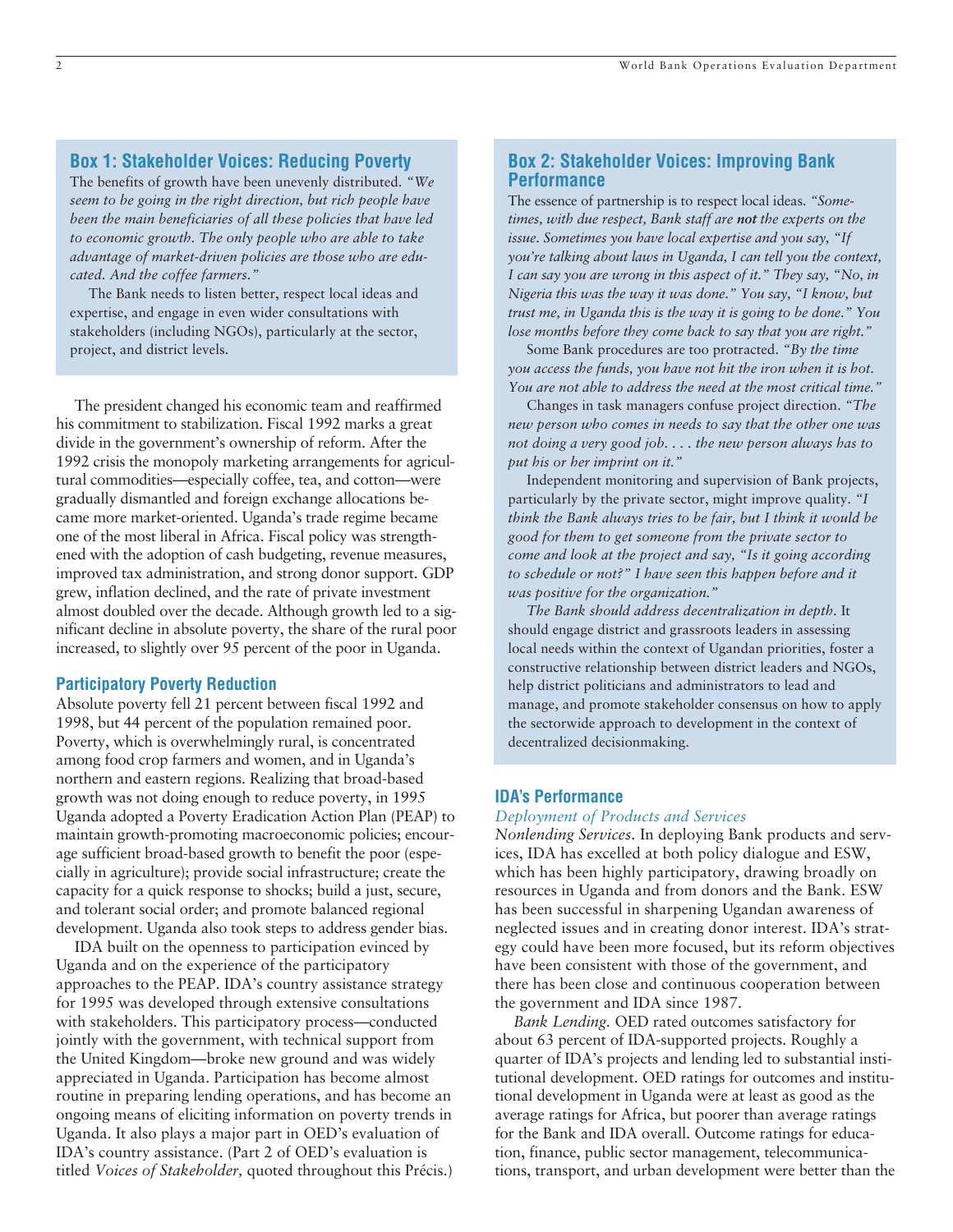averages for both IDA and Africa. Overall, outcomes for IDA's Uganda program were satisfactory and IDA's contribution to institutional development was modest. But given the many risks clouding Uganda's future—especially corruption, disturbances in the north, and Uganda's military entanglements with its neighbors—the sustainability of past rates of growth and poverty reduction is uncertain.

IDA's program slowed during fiscal 1995–96—lending declined, the shift to sector strategies proved difficult, following through on findings from economic and sector work took time, and reorganization of the Africa Region took its toll—but the program has now regained momentum. Overall, IDA's use of its non-lending and lending sources was satisfactory.

*Macroeconomic Reform.* IDA has excelled at macroeconomic reform through adjustment lending. Its successive adjustment operations and technical assistance credits aimed initially at economic recovery, rehabilitation, and stabilization—were relevant and their overall outcome was highly satisfactory. Working together, the government, IDA, and the IMF managed to get the needed macroeconomic and coffee reforms, and IDA has been central in repairing the macroeconomic environment to the benefit of both private and public sector development.

*Institutional and Private Sector Development.* IDA's operational support for institutional development has spanned budget reform, capacity building, civil service reform, decentralization, and governance. Budget reform efforts were highly relevant and satisfactory in outcome and critical to maintaining macroeconomic stability. Efforts at capacity building and civil service reform yielded mixed outcomes because of inadequate pay reform and problems

# **Box 3: Stakeholder Voices: Governance**

The Bank's support of good governance helps to reduce corruption and promote accountability. The increased exposure of corruption has made civil servants more circumspect about their activities. *"In the 1980s, the levels of corruption were so high that government departments were actually receiving [nonexistent goods], whereby someone signed a document saying they received ten defense vehicles and we paid but actually received nothing. Now, it has moved from receiving nothing to receiving trucks that are probably overpriced and not very useful. There is reduction in corruption if you look at it in relative terms!"*

Technical corruption is more insidious than financial corruption. *"In every sector of the economy that the World Bank has worked on, there has been a gradual, subtle escalation of the components of the program. In the Valley Dams project component, we were expected to get a multiplicity of small dams to assist agriculture in irrigation and livestock watering. The project ended with fewer than fifteen planned dams, because the project's scale was escalated by the engineers and bureaucrats in charge, [and Ush 3.4 billion contributed by farmers disappeared]."*

# **Box 4: Stakeholder Voices: Private Sector Development**

Infrastructure weaknesses hamper private sector development. Rural infrastructure is particularly poor. *"If we want to have industrial parks, we have to restructure water, electricity, [tele]communications."*

*"Electricity in Kampala? Out of seven days, most areas have no power for four days."*

*"In some areas we take hours to move from one small village to the nearest trading and business center where they can sell their produce."*

*Agricultural growth, smallholder development, and commercialization are critical to Uganda's progress and to poverty reduction.* Even as it fosters the commercialization of cash crops, the Bank should adopt an integrated strategy for promoting smallholder development—building infrastructure, encouraging technological research attuned to the needs of small farmers, rebuilding extension services, and developing markets for smallholder produce.

of sequencing, coordinating, and harmonizing diverse reforms and their underlying strategies. IDA initially confined its support of decentralization and governance to capacity building. Only in fiscal 1999 did IDA thoroughly study corruption in Uganda, and in 2000 it approved a local government development program to test alternative mechanisms for delivering services and devolving the development budget.

IDA's program for improving the policy environment for private sector development has been highly relevant, as has its support for privatizing public enterprises and reforming the financial sector. But outcomes have been only partly satisfactory because of either political interference or lack of enforcement. IDA's efforts to improve infrastructure services for the private sector have been inadequate—partly because of the borrower's slow commitment to sector reforms.

*Poverty Reduction.* From 1995 on, IDA focused on poverty reduction and social progress. To promote these ends, it appropriately relied on growth and reallocations of public spending to the social sectors. The economic gap between urban and rural areas, geographic regions, and cash and food crop farmers has deepened, but rapid growth and IDA-supported reform of coffee and cotton marketing have helped reduce absolute poverty significantly. Social indicators have improved somewhat, but health indicators remain poor and gender disparities enormous.

#### **Next Steps**

OED recommends that IDA take the following measures. (Stakeholder recommendations are also listed.)

• **The Comprehensive Development Framework (CDF) and Aid Coordination:** Build on the CDF and be more selective; engage other stakeholders in identifying IDA's comparative strengths; restrict new initiatives to a few major goals; rely